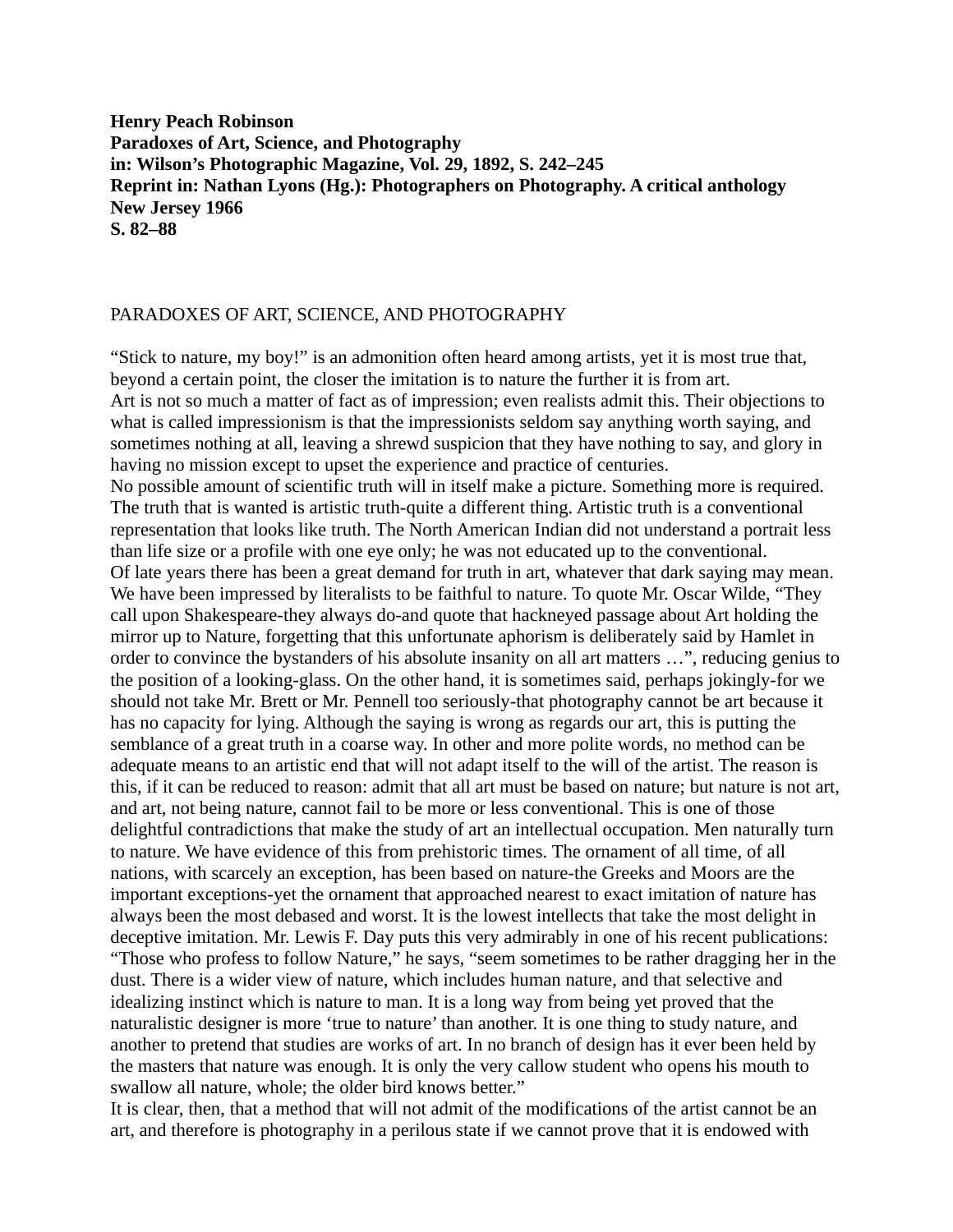possibilities of untruth. But they who, looking perhaps only at their own limited experiments, say photography cannot lie, take a very narrow view and greatly underrate the capabilities of the art. All arts have their limits, and I admit that the limits of photography are rather narrow, but in good hands it can be made to lie like a Trojan. However much truth may be desirable in the abstract, to the artist there is no merit in a process that cannot be made to say the thing that is not. Here I am bound to admit a considerable weakness in my argument. We are told by a writer in a popular new magazine, edited by a member of our Club, that it is "always the best policy to tell the truth-unless, of course, you are an exceptionally good liar!" This is, indeed, a misfortune, for there is not, I am ashamed to say, very great scope for sparkling unveracity in our art. That is to say, we cannot produce brilliant falsifications such as the painter may indulge in. One man may steal a horse, while another may not look over a hedge. A painter may unblushingly present us with an angel with wings that won't work, while a photographer is laughed at, very properly, if he gives us anything nearer an angelic from than that of a spook raised by a medium. It must be confessed that it takes considerable skill to produce the best kind of lies. It is in the hands of first-class photographers only-and perhaps the indifferent ones-that photography can lie. With the first, possibly, graciously; with the latter, brutally. The photographers of only average attainments, and such as we should get turned out in quantities by an art-less Institute, seldom get beyond the plain, naked, uninteresting truth. Yet I think that many will agree with me that the very good and the very bad are much more interesting than the mediocre. That the best are interesting is clear; that the worst are often the cause of a good laugh is the experience of all; it is only the middling good that induce indifference.

There can be little doubt that, in this respect, and looking at it from this point of view, painting is a much greater art than photography; but what I am concerned to prove is that, although photography is only a humble liar, yet it is not the guileless innocent that some people suppose, and has a capacity for lying sufficient to enable it to worthily enroll its name among the noble arts. Nay, is it not the greater for its humility? Photography gives us the means of a nearer imitation of nature than any other art, yet has sufficient elasticity to show the directing mind, and therefore is the most perfect art of all. If we must have paradoxes, let us carry them to the bitter end.

"Let us have truth," says the conscientious writer who knows not what truth is. What should we get in art if we could capture it? We should have a representation of nature as we see it in a mirror, colors and all, and should tire of it as soon as the novelty wore off. The worst thing that could happen to photography as an art would be the discovery of a process giving the colors of nature-the one impossible thing in nature, I hope and believe. Its one great deviation from faultless virtue is, as I have endeavored to show, that it is more truthful than painting. A writer, innocent of the resources of the art, and wishing to depreciate it, makes a point of the photographer having no control over the action of the developer so as to produce the variation from nature he desires. I can only reply that among my own pictures there is scarcely one that does not owe a good deal of any merit it may have to control of the developer. The possibilities of control were greater, perhaps, in the collodion process than the gelatin, but we are speaking of the capabilities of photography, not of any particular process. The scientist may prove, beyond any possibility of doubt, that the relative values cannot be altered in development, but the photographer knows that variation in development varies the appearance of his results, and that should be quite enough for him. It is so difficult, and yet so tempting, to "find out what cannot be done, and then to go and do it!"

I feel serious promptings here to have a fling at science that will surely bring down the wrath of our President on my unfortunate head. I will try to ameliorate him by saying that science demands our greatest respect. No one can have more reverence for science than I have myself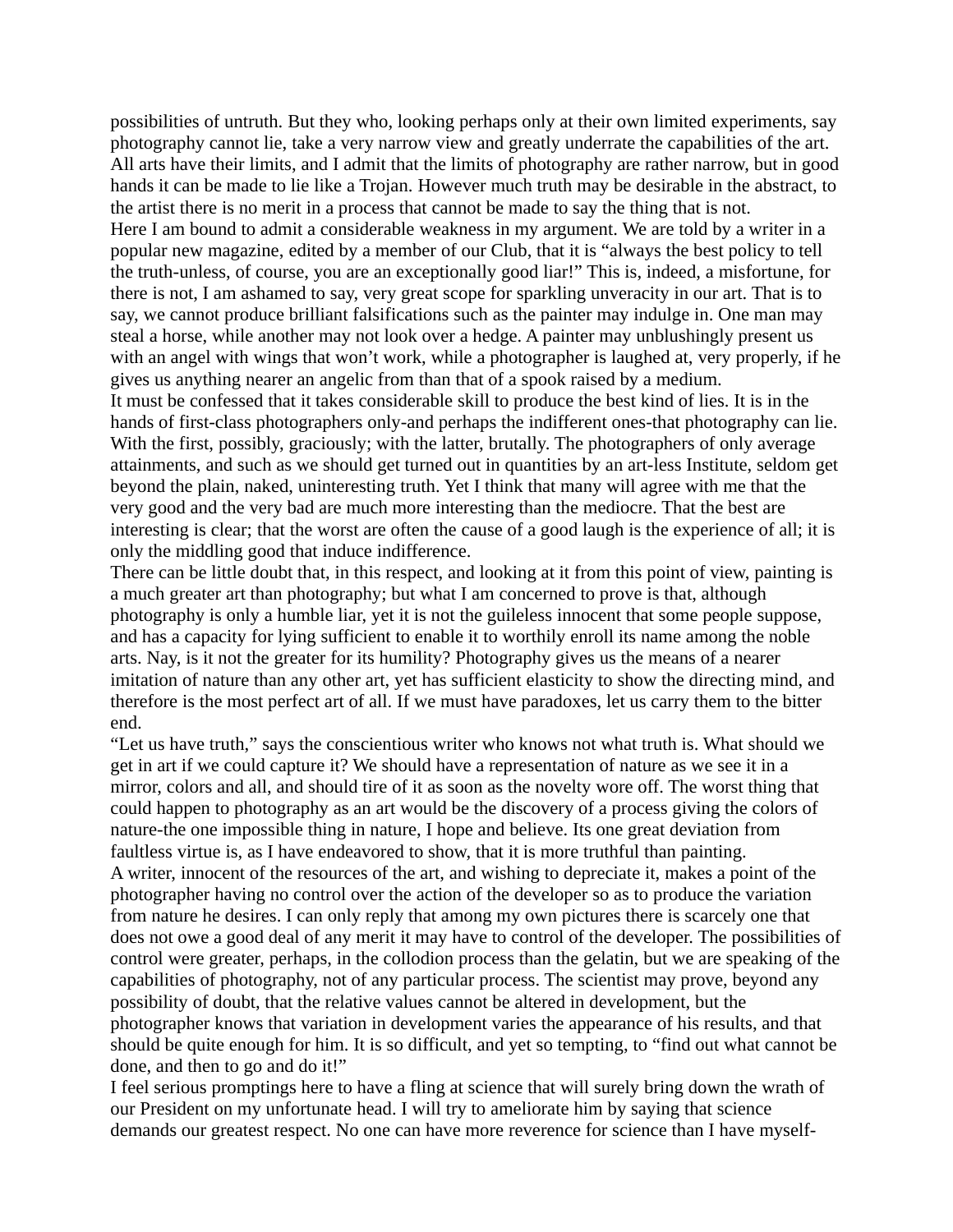when it keeps its place. But we are suffering from science, and fancy is dying out of the land. It is doing serious harm to photography as a picture-producing art. When a student ought to be studying the construction of a picture, and developing in his soul the art of lying, he is led away by the flickering *ignis fatuus* of science, and goes mad over developers. "Another new developer" has more effect on the tender feelings of the brethren of the camera than would the advent of a poet-photographer. This suggests a variation on Rejlander's *Two Ways of Life.* One youth travels along the pleasant and virtuous walks of art, not listening to the Sirens of Fact; but dozens of others are decoyed to the worser way, and are soon lost in the seductive vanities and subtleties of science. They last long enough, perhaps, to modify a developer-with which science, however, tells them they can do little or nothing-and are heard of no more, except in the multitudinous platitudes used in the endless discussions of abstractions in society papers; and the scientific dream of the future is an Institute of Photography from which art is to be excluded. Art will be very glad to part company.

Let us be generous and admit that science has its good points, but it is doing a good deal of harm in the world. It is robbing us of our illusions. The science of history has defrauded Richard III of his hump, made Henry VIII a moral character, and gone audaciously night to proving that Jack the Giant Killer never existed. We are bored by the tedious papers of those who "have not the wit to exaggerate nor the genius to romance," and a synonym for dullness is a lecture at the Royal Society. But scientists are not without their hilarious moments. In our own art I cannot help thinking that scientists are trifling with a serious subject when they tell us that we cannot do as we like with our developers or when they bring logarithms to bear on picture-making. But the humor is not all on one side, and we not unfrequently enjoy a smile at the prodigious engines they sometimes use to crack our poor little nuts.

What has science to do with art, except to provide materials for its use? It is only of late that art has, on the one hand, been made to depend on absolute scientific truth; and, on the other, by the same writers, been proved, in the case of photography, not to be an art because it cannot deviate from truth. It is merely an incident, an accident, a detail-call it what you will-that science, sometimes of the highest and most distracting kind, is connected with picture-making photography. The science that deals with the nature of the image or the calculation of the curve of a lens is a very distant cousin, indeed, to picture-making by the use of photographic materials. The use of materials invented by others for a definite purpose can scarcely be called science. No scientific theory should be allowed to have weight with an artist who has practiced his art successfully for years and knows what he wants and how to get it. If, for instance, I was told that it was proved by science that the negative would not yield all the tones of nature, I should reply that many years' practice had convinced me of that well-known fact, but the mere fact of it being proved scientifically did not alter the facts or further limit the tones. When it was proved scientifically to Diogenes that he could not walk round his tub, that humorous philosopher settled the matter by walking round that desirable residence. I am afraid I have used this illustration somewhere before, but let it pass. In art the artist sees his results, and it is for him to judge, from his knowledge of art and nature, *not science*, whether his results are true, or, at any rate, if they lie properly and are what he wants. The artist has to do with appearances, the scientist with facts. It is not enough to say, This is not true. The question is, Is it true enough for artistic purpose? I have alluded to development once or twice. Two very clever scientists, whom I much respect, Dr. Hurter and Mr. Driffeld, have proved to everybody's unsatisfaction that photographers have no control over the gradations; but this does not alter the fact that-to put the simplest case-he knows when a negative is over- or underexposed or developed too dense or too thin to properly represent his *idea of nature as far as in him lies and his art will allow*. Then there has been another great attempt made to show that the perspective of photography is not scientifically true.